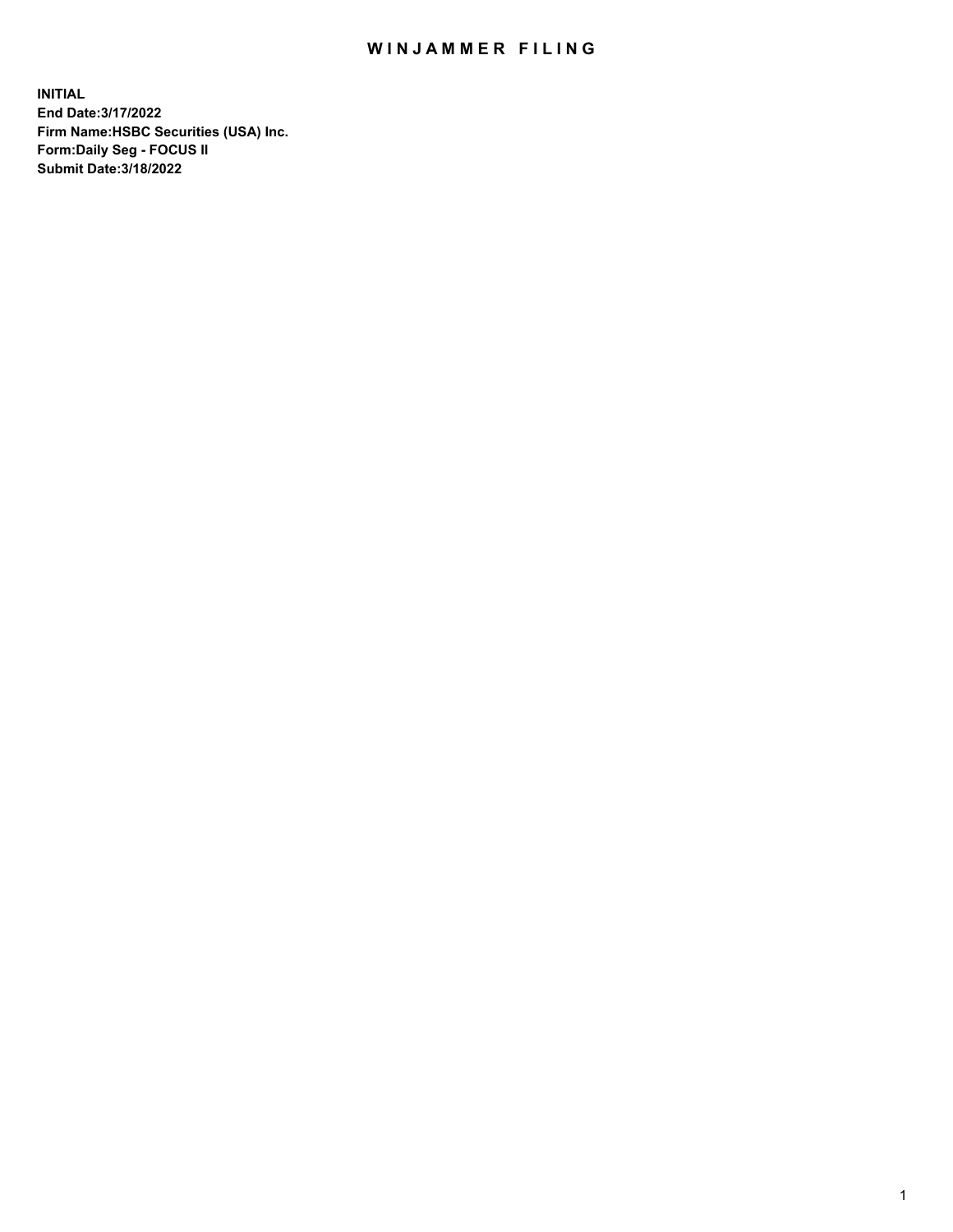**INITIAL End Date:3/17/2022 Firm Name:HSBC Securities (USA) Inc. Form:Daily Seg - FOCUS II Submit Date:3/18/2022 Daily Segregation - Cover Page**

| Name of Company                                                                                                                                                                                                                                                                                                                | <b>HSBC Securities (USA) Inc.</b>                          |
|--------------------------------------------------------------------------------------------------------------------------------------------------------------------------------------------------------------------------------------------------------------------------------------------------------------------------------|------------------------------------------------------------|
| <b>Contact Name</b>                                                                                                                                                                                                                                                                                                            | <b>Michael Vacca</b>                                       |
| <b>Contact Phone Number</b>                                                                                                                                                                                                                                                                                                    | 212-525-7951                                               |
| <b>Contact Email Address</b>                                                                                                                                                                                                                                                                                                   | michael.vacca@us.hsbc.com                                  |
| FCM's Customer Segregated Funds Residual Interest Target (choose one):<br>a. Minimum dollar amount: ; or<br>b. Minimum percentage of customer segregated funds required:%; or<br>c. Dollar amount range between: and; or<br>d. Percentage range of customer segregated funds required between: % and %.                        | 103,000,000<br><u>0</u><br>00<br>0 <sub>0</sub>            |
| FCM's Customer Secured Amount Funds Residual Interest Target (choose one):<br>a. Minimum dollar amount: ; or<br>b. Minimum percentage of customer secured funds required:%; or<br>c. Dollar amount range between: and; or<br>d. Percentage range of customer secured funds required between: % and %.                          | 15,000,000<br><u>0</u><br>0 <sub>0</sub><br>0 <sub>0</sub> |
| FCM's Cleared Swaps Customer Collateral Residual Interest Target (choose one):<br>a. Minimum dollar amount: ; or<br>b. Minimum percentage of cleared swaps customer collateral required:% ; or<br>c. Dollar amount range between: and; or<br>d. Percentage range of cleared swaps customer collateral required between:% and%. | 75,000,000<br><u>0</u><br><u>00</u><br>00                  |

Attach supporting documents CH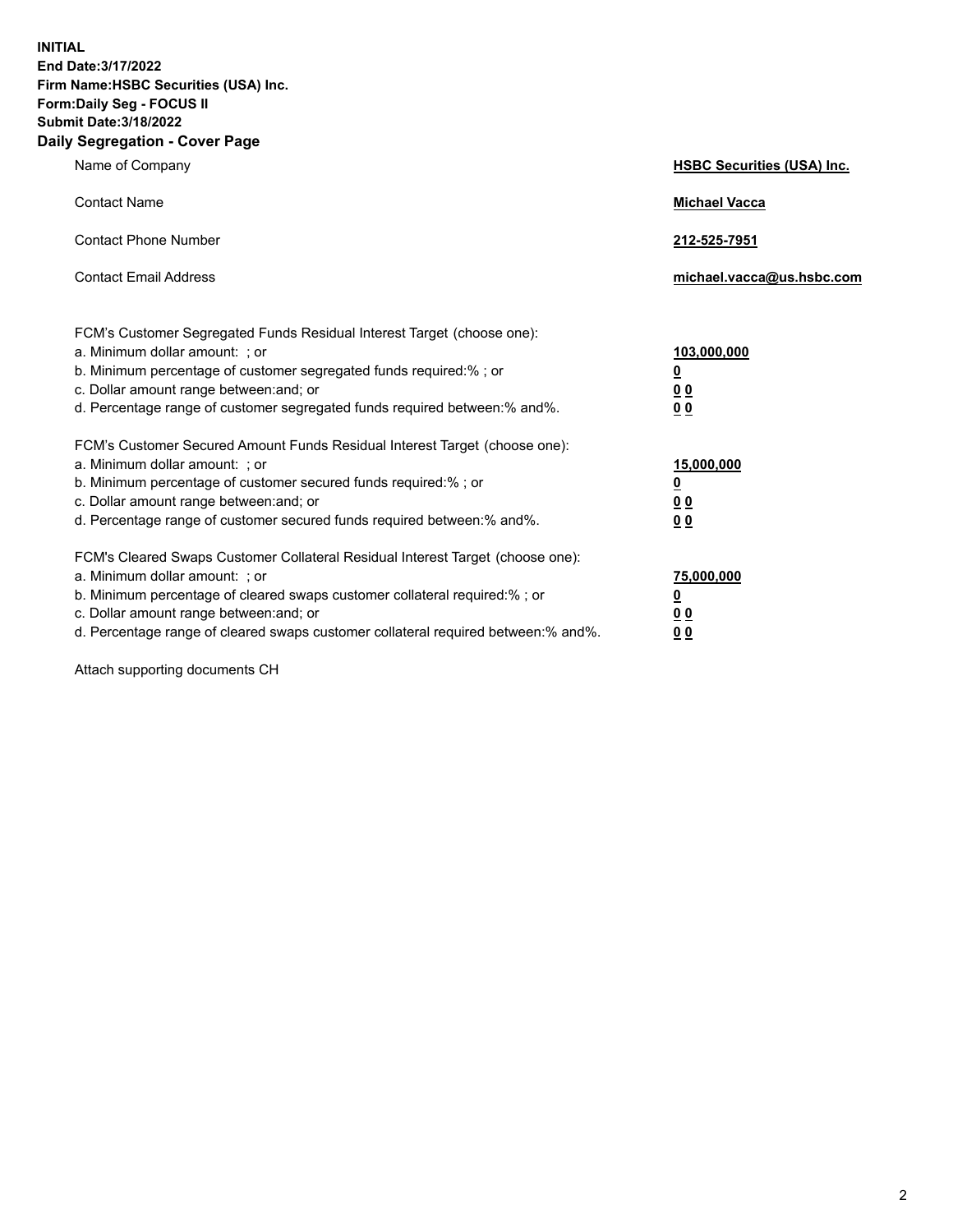**INITIAL End Date:3/17/2022 Firm Name:HSBC Securities (USA) Inc. Form:Daily Seg - FOCUS II Submit Date:3/18/2022 Daily Segregation - Secured Amounts** Foreign Futures and Foreign Options Secured Amounts Amount required to be set aside pursuant to law, rule or regulation of a foreign government or a rule of a self-regulatory organization authorized thereunder

## 1. Net ledger balance - Foreign Futures and Foreign Option Trading - All Customers A. Cash **143,082,121** [7315]

- B. Securities (at market) **46,987,622** [7317]
- 2. Net unrealized profit (loss) in open futures contracts traded on a foreign board of trade **14,760,902** [7325]
- 3. Exchange traded options
	- a. Market value of open option contracts purchased on a foreign board of trade **0** [7335]
	- b. Market value of open contracts granted (sold) on a foreign board of trade **0** [7337]
- 4. Net equity (deficit) (add lines 1. 2. and 3.) **204,830,645** [7345]
- 5. Account liquidating to a deficit and account with a debit balances gross amount **8,993,880** [7351] Less: amount offset by customer owned securities **-8,418,719** [7352] **575,161** [7354]
- 6. Amount required to be set aside as the secured amount Net Liquidating Equity Method (add lines 4 and 5)
- 7. Greater of amount required to be set aside pursuant to foreign jurisdiction (above) or line 6.

## FUNDS DEPOSITED IN SEPARATE REGULATION 30.7 ACCOUNTS

- 1. Cash in banks
	- A. Banks located in the United States **24,817,670** [7500]
	- B. Other banks qualified under Regulation 30.7 **0** [7520] **24,817,670** [7530]
- 2. Securities
	- A. In safekeeping with banks located in the United States **46,987,622** [7540]
	- B. In safekeeping with other banks qualified under Regulation 30.7 **0** [7560] **46,987,622** [7570]
- 3. Equities with registered futures commission merchants
	- A. Cash **0** [7580]
	- B. Securities **0** [7590]
	- C. Unrealized gain (loss) on open futures contracts **0** [7600]
	- D. Value of long option contracts **0** [7610]
	- E. Value of short option contracts **0** [7615] **0** [7620]
- 4. Amounts held by clearing organizations of foreign boards of trade
	- A. Cash **0** [7640]
	- B. Securities **0** [7650]
	- C. Amount due to (from) clearing organization daily variation **0** [7660]
	- D. Value of long option contracts **0** [7670]
	- E. Value of short option contracts **0** [7675] **0** [7680]
- 5. Amounts held by members of foreign boards of trade
	-
	- B. Securities **0** [7710]
	- C. Unrealized gain (loss) on open futures contracts **14,760,902** [7720]
	- D. Value of long option contracts **0** [7730]
	- E. Value of short option contracts **0** [7735] **167,176,191** [7740]
- 6. Amounts with other depositories designated by a foreign board of trade **0** [7760]
- 7. Segregated funds on hand **0** [7765]
- 8. Total funds in separate section 30.7 accounts **238,981,483** [7770]
- 9. Excess (deficiency) Set Aside for Secured Amount (subtract line 7 Secured Statement Page 1 from Line 8)
- 10. Management Target Amount for Excess funds in separate section 30.7 accounts **15,000,000** [7780]
- 11. Excess (deficiency) funds in separate 30.7 accounts over (under) Management Target **18,575,677** [7785]
- **0** [7305]
- **205,405,806** [7355]
- **205,405,806** [7360]
- 
- 
- 
- 
- 
- A. Cash **152,415,289** [7700] **33,575,677** [7380]
	-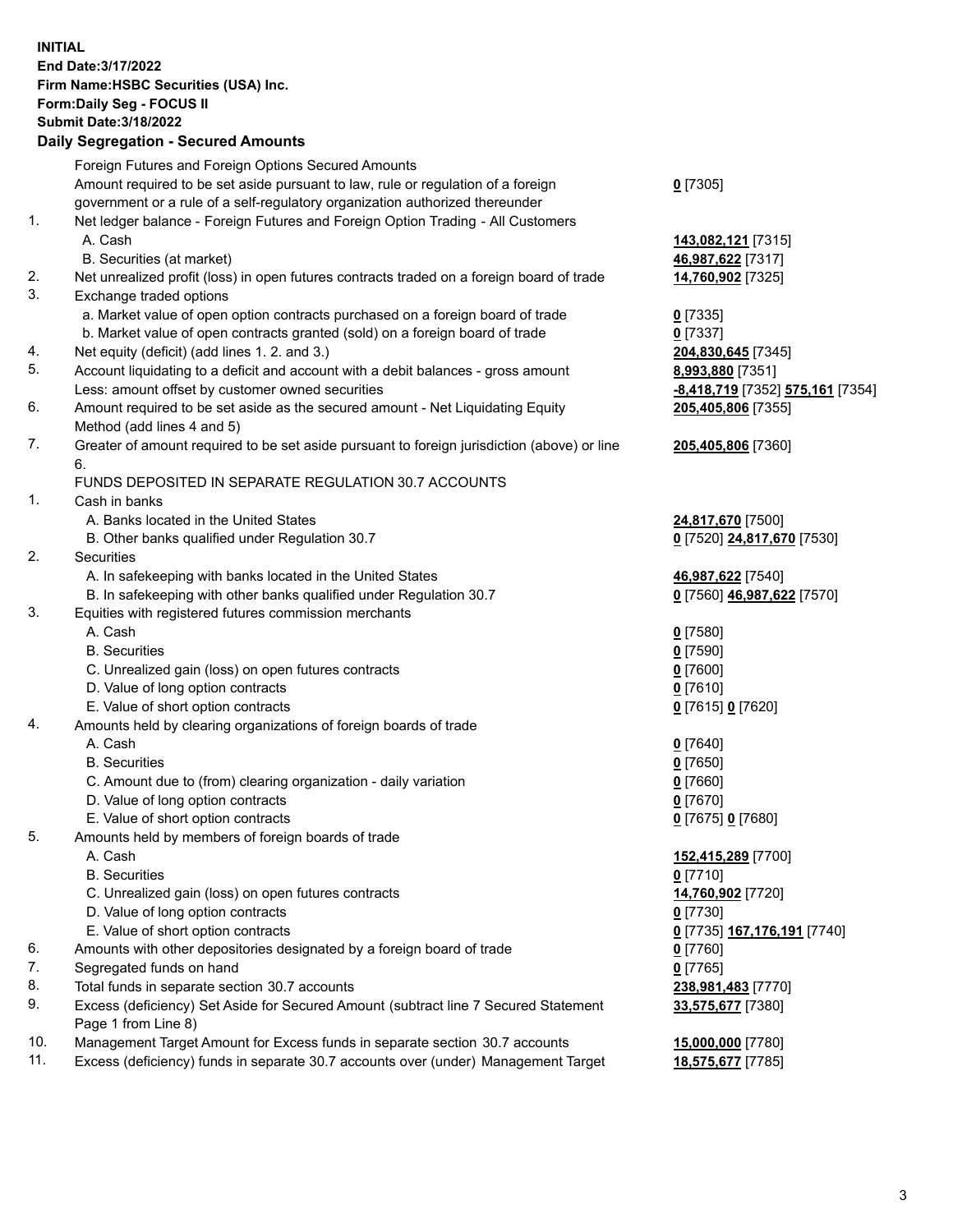**INITIAL End Date:3/17/2022 Firm Name:HSBC Securities (USA) Inc. Form:Daily Seg - FOCUS II Submit Date:3/18/2022 Daily Segregation - Segregation Statement** SEGREGATION REQUIREMENTS(Section 4d(2) of the CEAct) 1. Net ledger balance A. Cash **2,286,080,770** [7010] B. Securities (at market) **1,046,411,591** [7020] 2. Net unrealized profit (loss) in open futures contracts traded on a contract market **347,845,897** [7030] 3. Exchange traded options A. Add market value of open option contracts purchased on a contract market **2,719,500,319** [7032] B. Deduct market value of open option contracts granted (sold) on a contract market **-562,023,921** [7033] 4. Net equity (deficit) (add lines 1, 2 and 3) **5,837,814,656** [7040] 5. Accounts liquidating to a deficit and accounts with debit balances - gross amount **72,534,162** [7045] Less: amount offset by customer securities **-72,534,162** [7047] **0** [7050] 6. Amount required to be segregated (add lines 4 and 5) **5,837,814,656** [7060] FUNDS IN SEGREGATED ACCOUNTS 7. Deposited in segregated funds bank accounts A. Cash **8,636,111** [7070] B. Securities representing investments of customers' funds (at market) **0** [7080] C. Securities held for particular customers or option customers in lieu of cash (at market) **65,117,966** [7090] 8. Margins on deposit with derivatives clearing organizations of contract markets A. Cash **2,368,043,272** [7100] B. Securities representing investments of customers' funds (at market) **174,352,602** [7110] C. Securities held for particular customers or option customers in lieu of cash (at market) **903,538,114** [7120] 9. Net settlement from (to) derivatives clearing organizations of contract markets **204,575,266** [7130] 10. Exchange traded options A. Value of open long option contracts **2,719,500,319** [7132] B. Value of open short option contracts **-562,023,921** [7133] 11. Net equities with other FCMs A. Net liquidating equity **75,514** [7140] B. Securities representing investments of customers' funds (at market) **0** [7160] C. Securities held for particular customers or option customers in lieu of cash (at market) **23,699,219** [7170] 12. Segregated funds on hand **54,056,292** [7150] 13. Total amount in segregation (add lines 7 through 12) **5,959,570,754** [7180] 14. Excess (deficiency) funds in segregation (subtract line 6 from line 13) **121,756,098** [7190] 15. Management Target Amount for Excess funds in segregation **103,000,000** [7194]

16. Excess (deficiency) funds in segregation over (under) Management Target Amount Excess

**18,756,098** [7198]